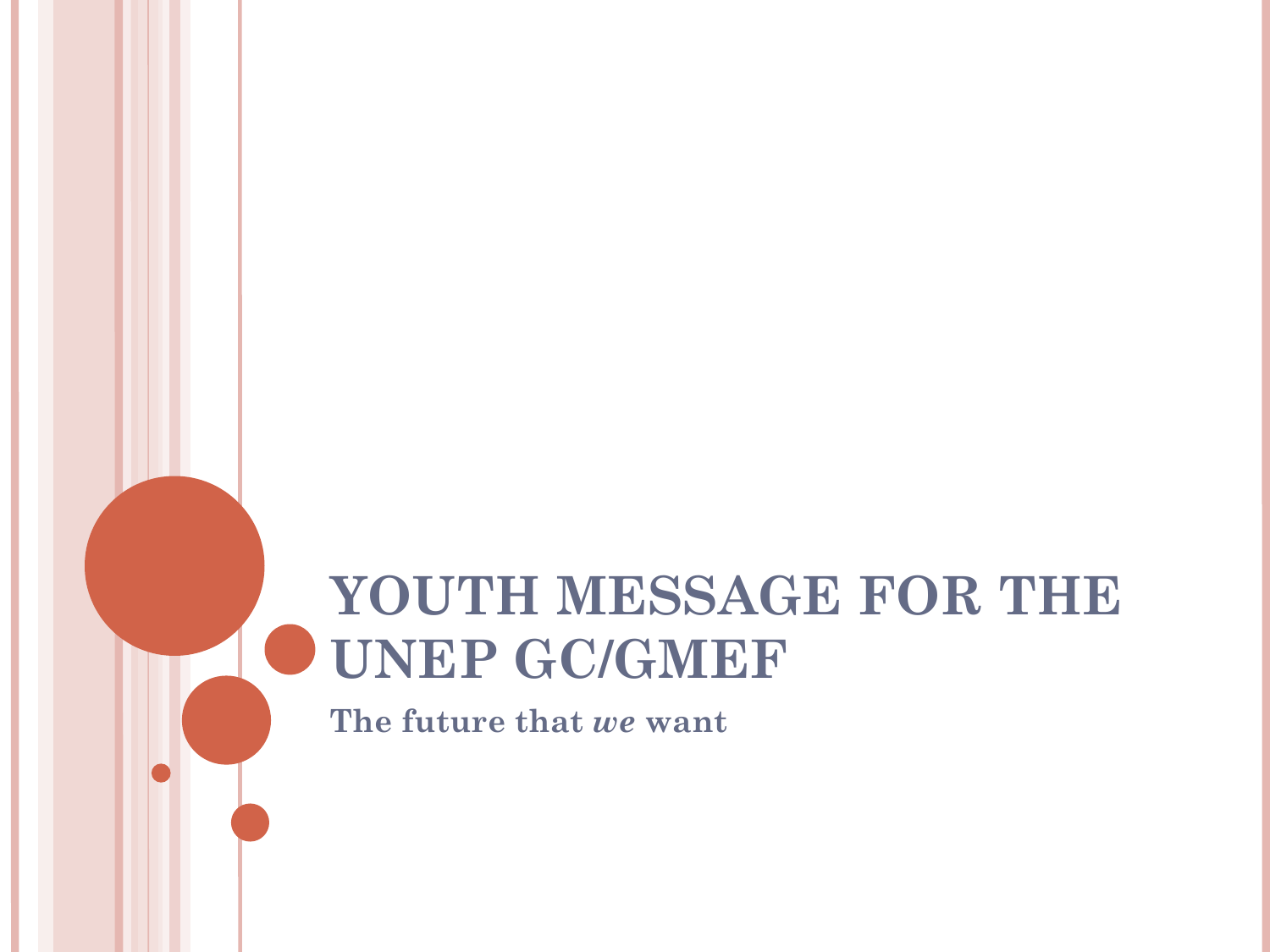#### WE WOULD LIKE THE GC TO REMEMBER THAT….

## **Youth inherit the consequences of the policy decisions taken now.**



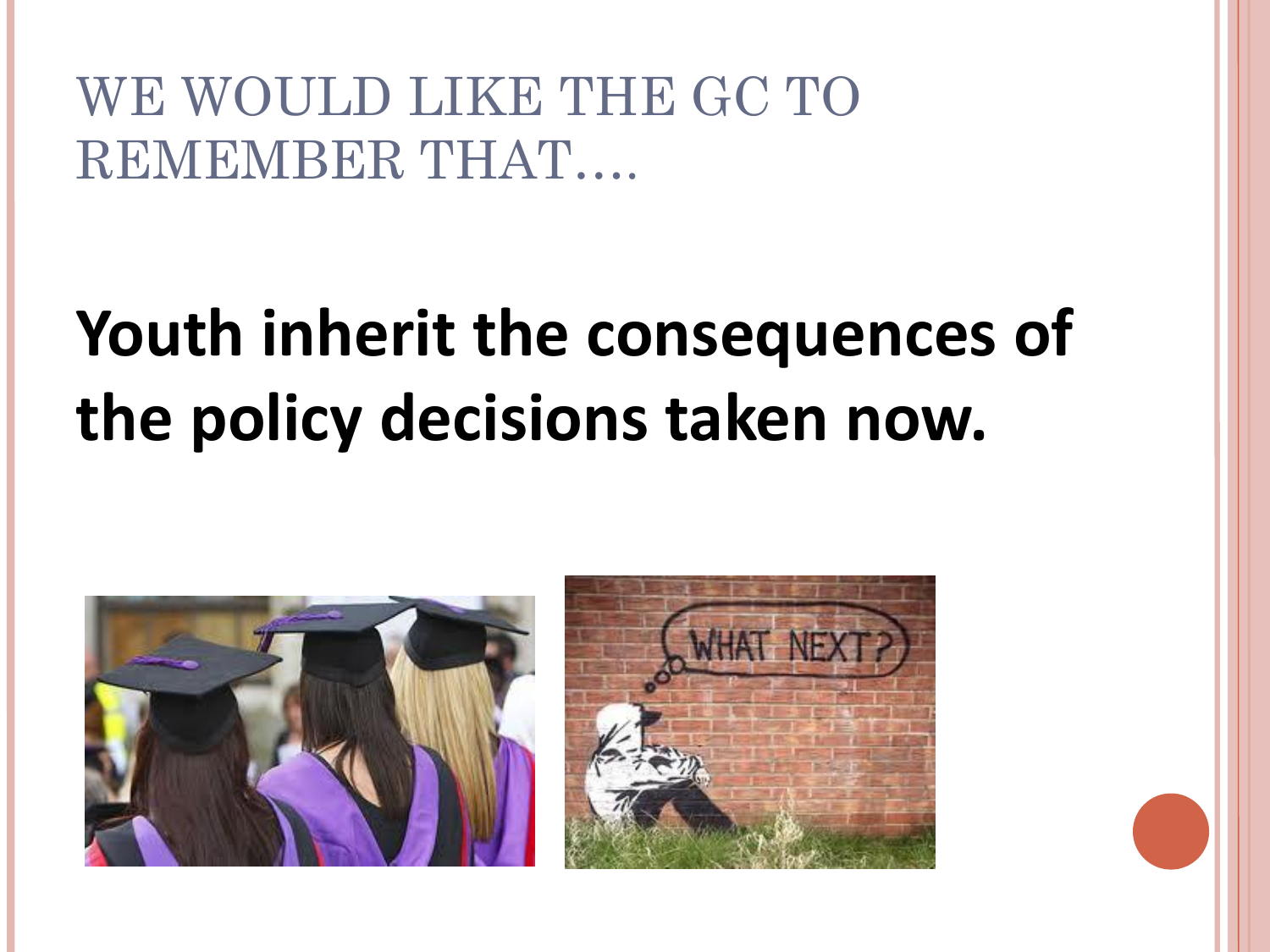#### **Youth reactions on the Rio+20 Zero Draft**

 Much much more ambition required! Theoretical vs practical scope

#### **Youth reactions on the UNEP GC Draft Decisions**

Forming groups here lobbying for changes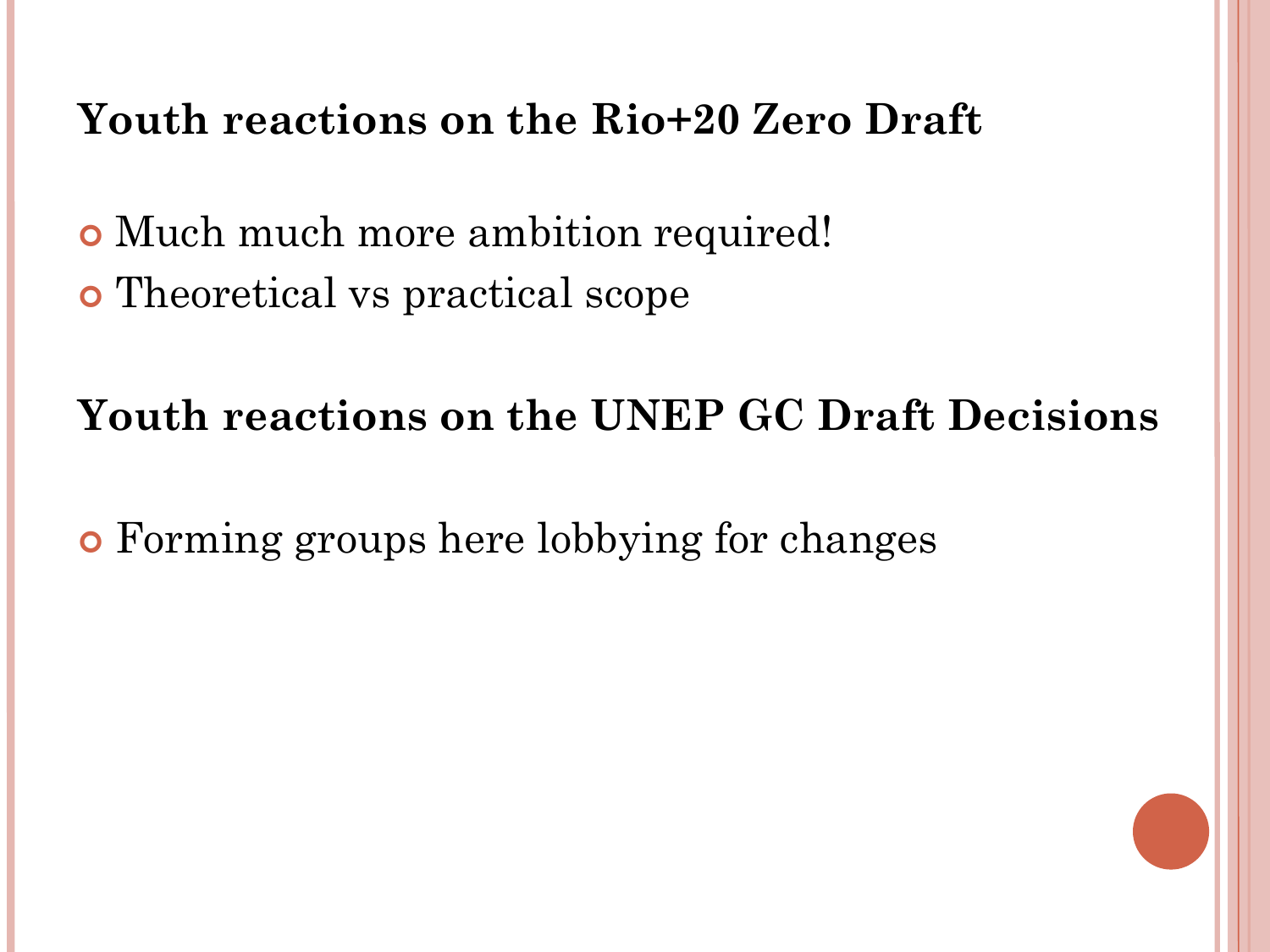**GREEN ECONOMY** - *in the context of Poverty Eradication and Sustainable Development.*

- Concrete quotas and targets for youth jobs by fixed date
- **o** Pro-poor focus
- Consensus on definition of Green Economy
- Consensus on principles of equality and equitability
- Capacity Building and provision of funds for countries which are starting the transition to green economy on an unequal footing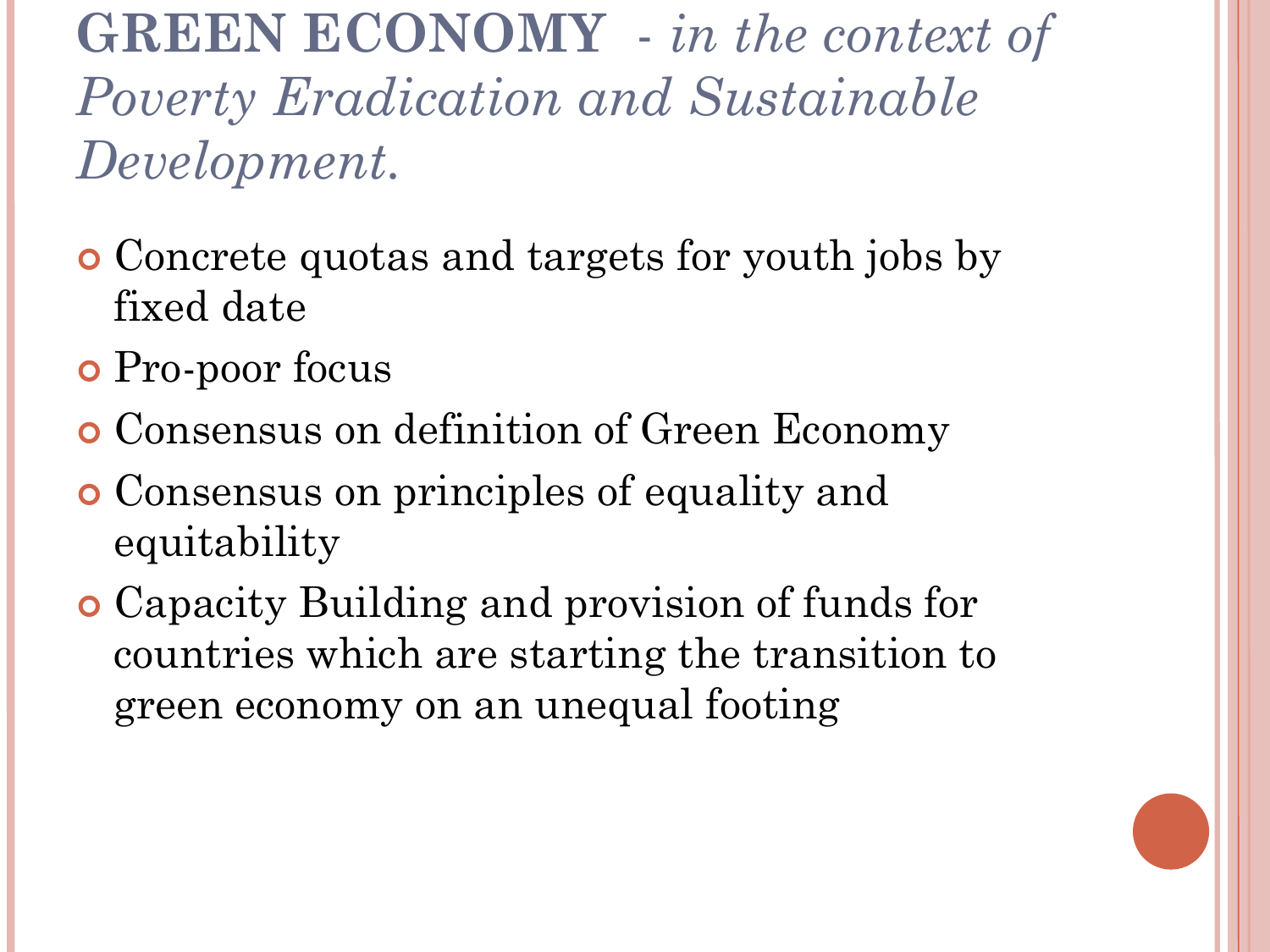**GOVERNANCE** – *Strengthening of Institutional Framework for Sustainable Development.*

- Weak language in Zero Draft
- Upgrading of UNEP for more results and delivery
- Zero Draft weak on Specialized Agency how, why, and to what effect?
- Call for Ombudsperson for future generations more details needed
- International Environmental Court
- More inclusive frameworks for youth participation at local, national and international levels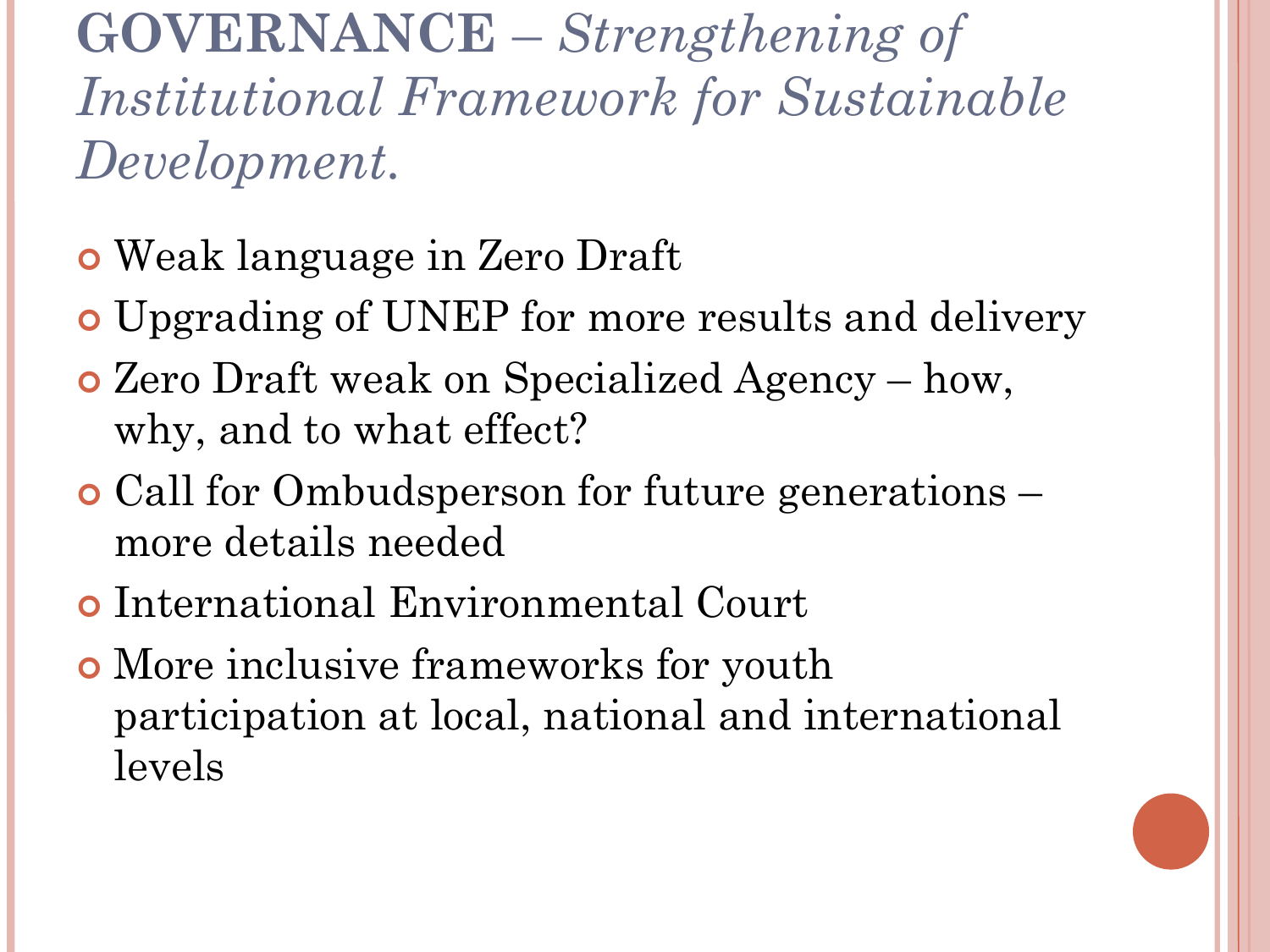#### OBJECTIVES

- Call upon GC to cement ambition in Zero Draft, which is currently lacking
- Call upon fixed goals, evaluation criteria, principles and timescales.

WHY NOT?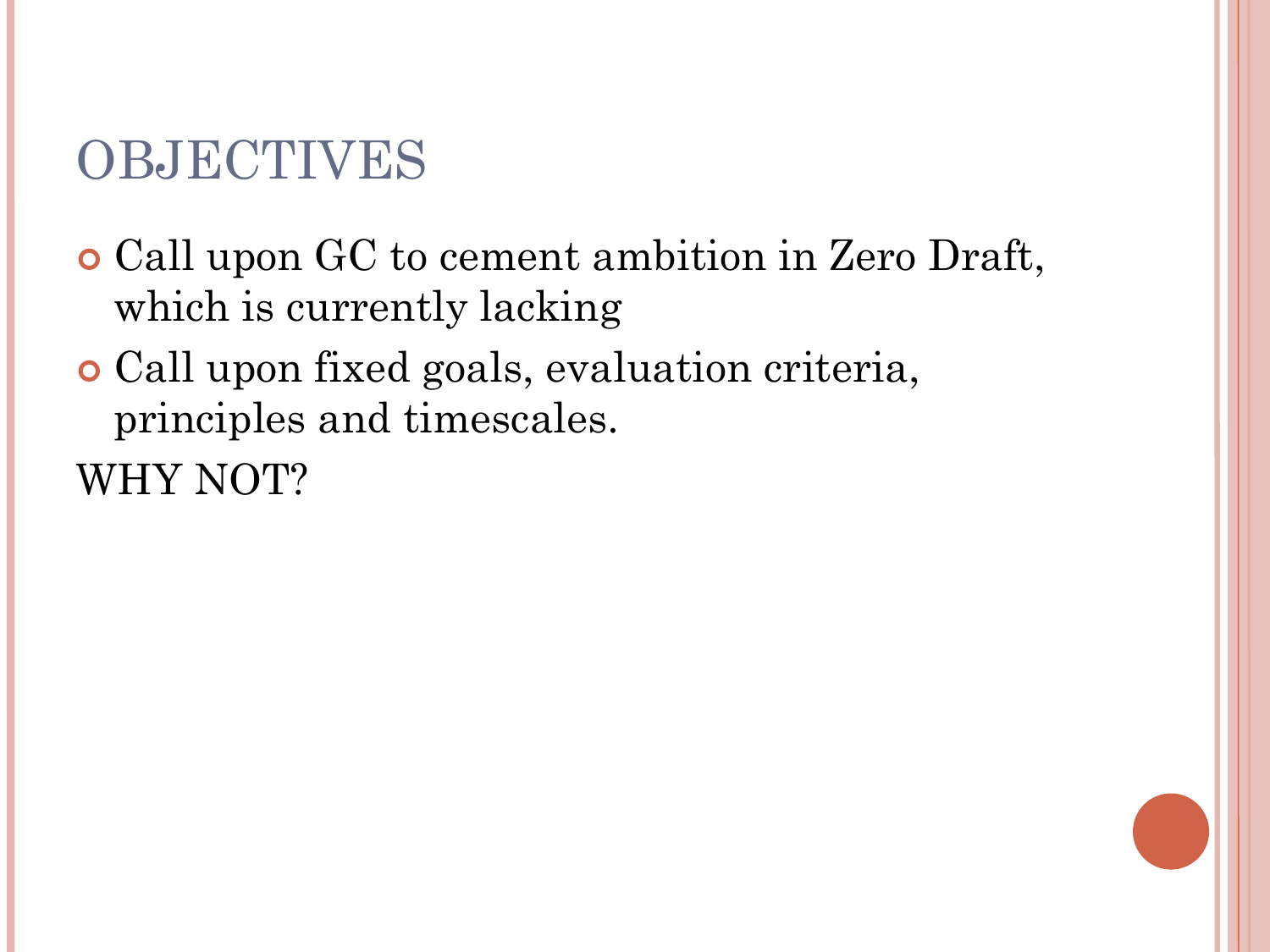#### RENEWED POLITICAL COMMITMENT

- We urge this GC and beyond to take more concerted and dedicated actions to implement Agenda 21
- We ask ministers to substantiate words with commitments, through funds and **securing resources** for action plans to take place
- We ask for consensus on Sustainable Development Goals so that the process can be equitable to all concerned
- We call for AMBITION and POLITICAL WILL to prevent Rio from becoming.. just another talking shop.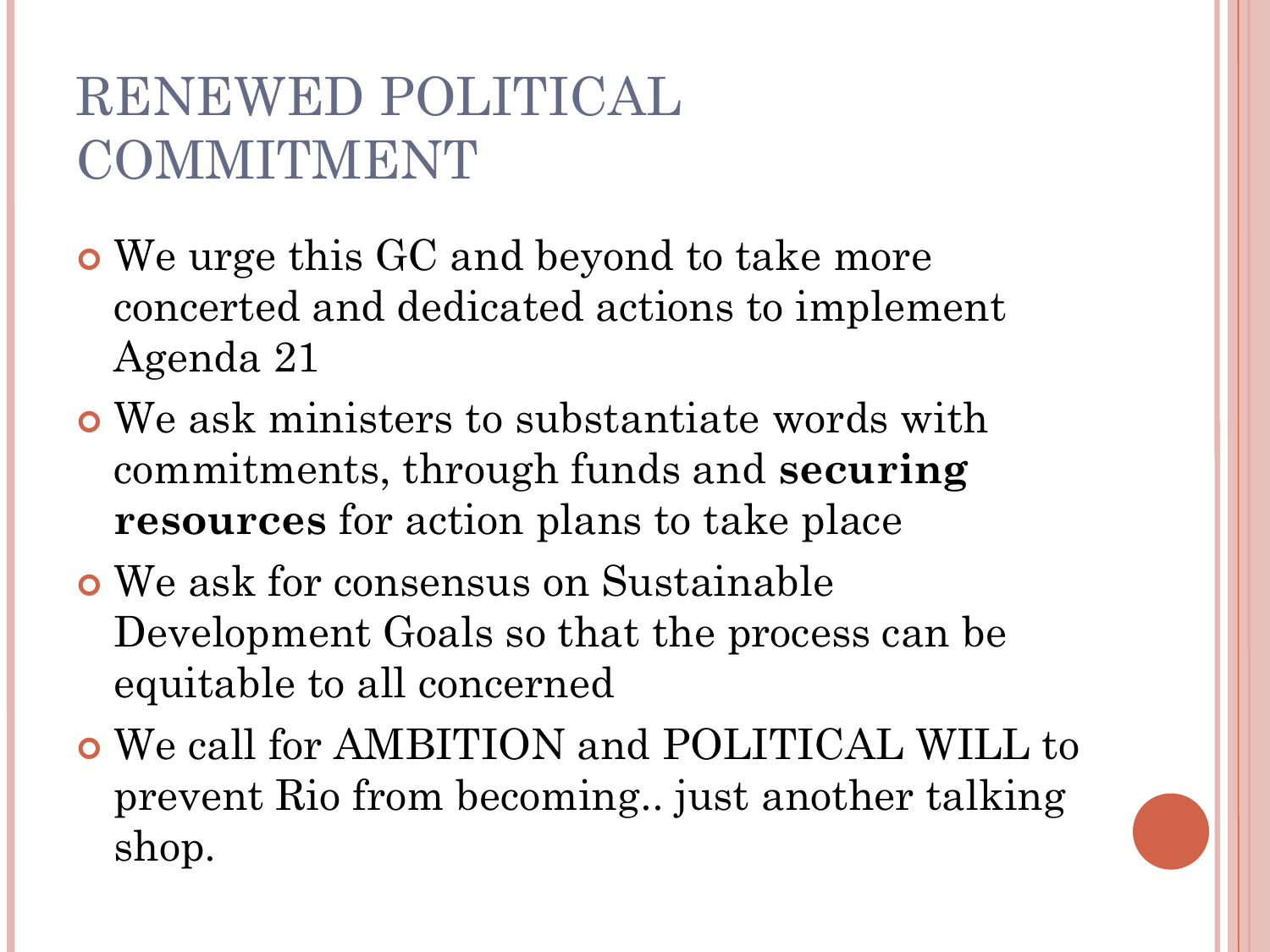# **ZERO DRAFT**

# YUATOSET GONIS AND **TIMESCALE 22**

memegenerator.net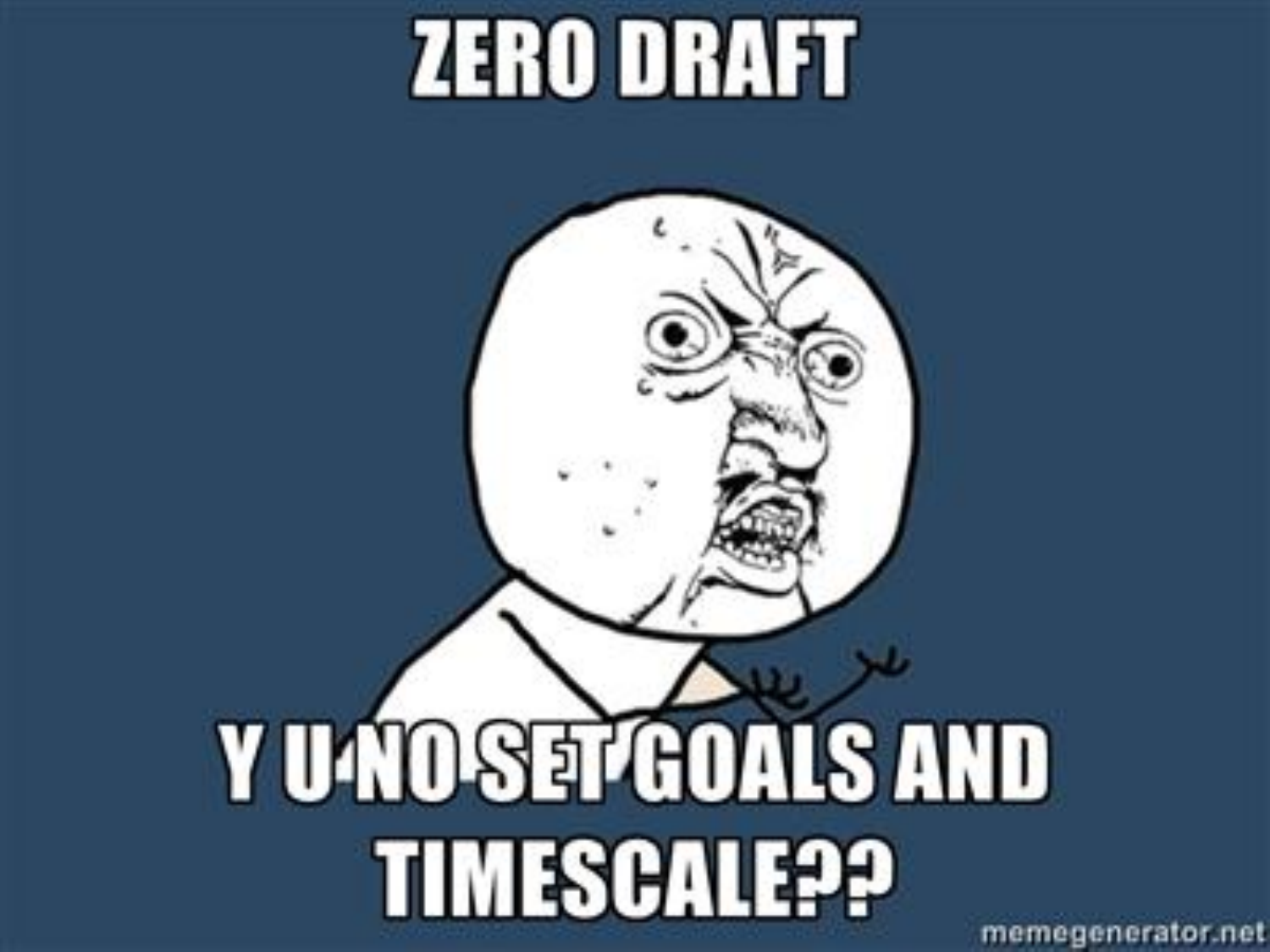

### THEN WHY AM I NOT PART OF IT? DIYLOL.COM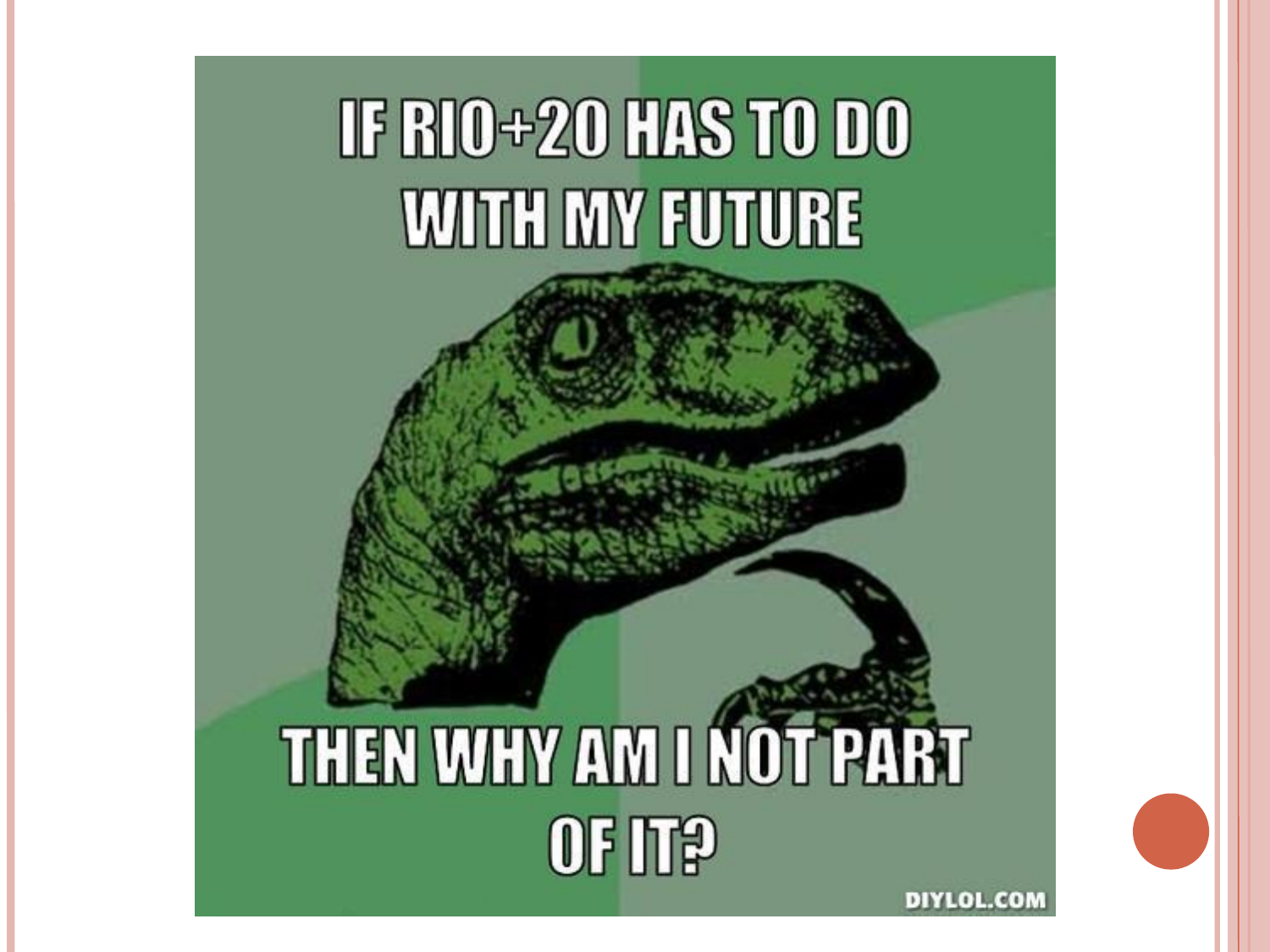#### YOUTH ACTIONS AROUND THE WORLD





Rio+20 music contest: to allow youth to express their views through the universal language of music



 $MyCity+20:$ MyCity<sup>-201</sup><br>giving youth  $\frac{\text{givins}}{\text{experiment}}$  $\frac{e\times p}{e\times q}$  Rio<sup>+20</sup> through throught<br>simulations



Major Group of Children and<br>Youth mobilising thousand  $Y_{\text{out}}$  mobilising thousands<br>of volunteers in working of volunteers in working stroups such as campaigns for<br>building and the delegates, capacity  $y_0$  such as campaign,<br>youth delegates, capacity<br>building, local action building, local actions